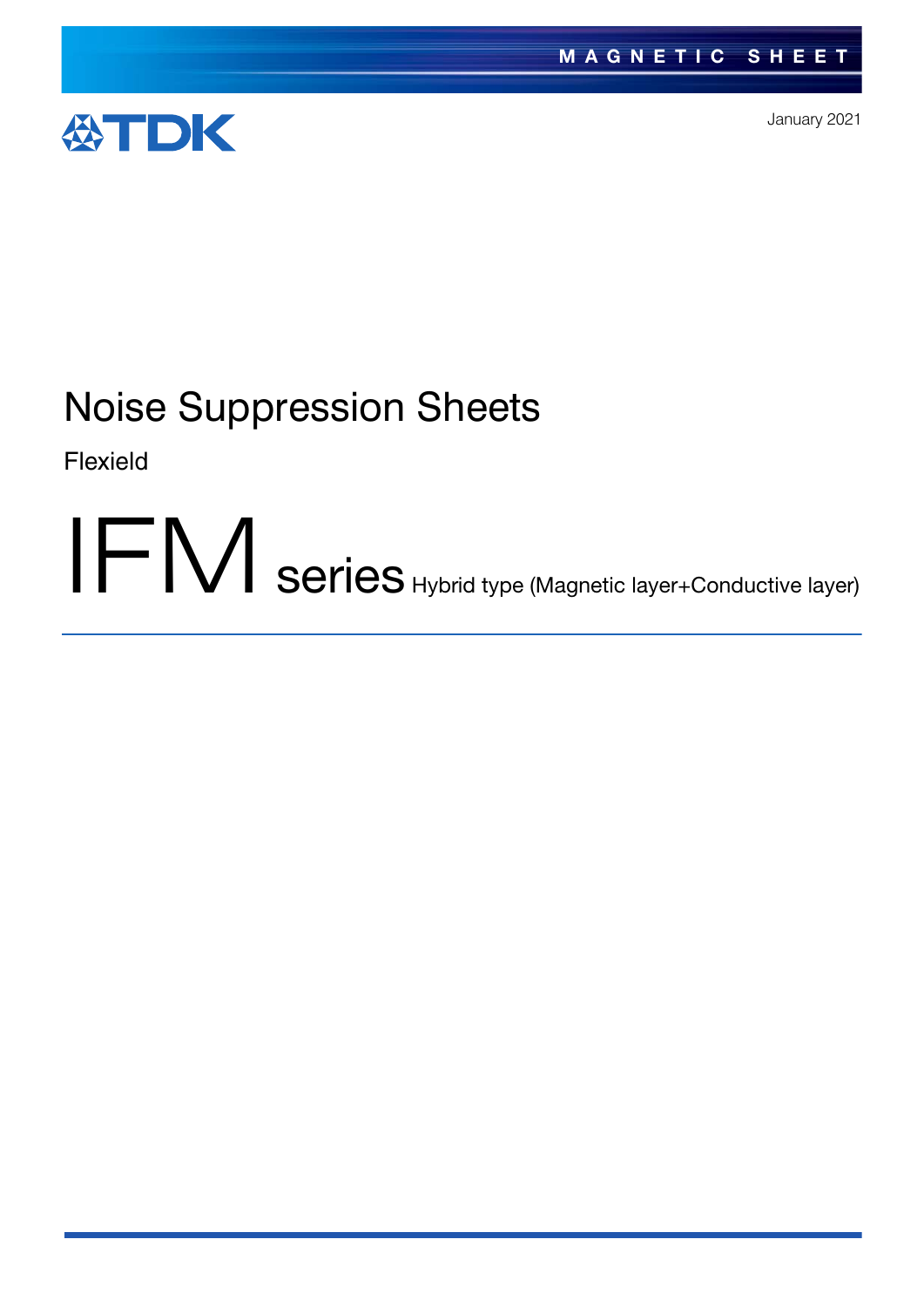## **Noise Suppression Sheets**

公TDK

**Product compatible with RoHS directive**

**Flexield**

## **Overview of IFM series** Hybrid type (Magnetic layer+Conductive layer)

#### **FEATURES**

- O Hybrid construction consisting of both magnetic and conductive layers
- Provides for attenuation via magnetic losses and noise magnetic flux absorption within magnetic layer
- O Provides reflection (blocking) and Eddy current losses on conductive layer
- Available with top insulation layer or top conductive layer (which can be grounded)
- Available on a roll or in sheet form
- $\bigcirc$  Easy to cut/punch to required size and shape

#### **APPLICATION**

- $\bigcirc$  For ultra-thin, limited height applications
- $\bigcirc$  High EMI level conditions where magnetic layer alone those not have sufficient attenuation
- $\bigcirc$  Sensitivity improvement for stylus pens (inductive coupling type)
- O PCB, FPC, ribbon cable data/address lines

#### **STANDARD SHAPE LIST**

| <b>Material</b> | <b>Magnetic layer</b> | <b>Sheet</b>       | <b>Roll dimensions</b> |               |  |
|-----------------|-----------------------|--------------------|------------------------|---------------|--|
| name            | thickness<br>(mm)     | dimensions<br>(mm) | Width<br>(mm)          | Length<br>(m) |  |
| IFM10M          | 0.025                 | 300X200            | 300                    | 50            |  |
| IFM16           | 0.030                 | 300X200            |                        | Non-STD*      |  |

Please contact us for details





RoHS Directive Compliant Product: See the following for more details related to RoHS Directive compliant products. http://product.tdk.com/en/environment/rohs/

A Please be sure to request delivery specifications that provide further details on the features and specifications of the products for proper and safe use. Please note that the contents may change without any prior notice due to reasons such as upgrading.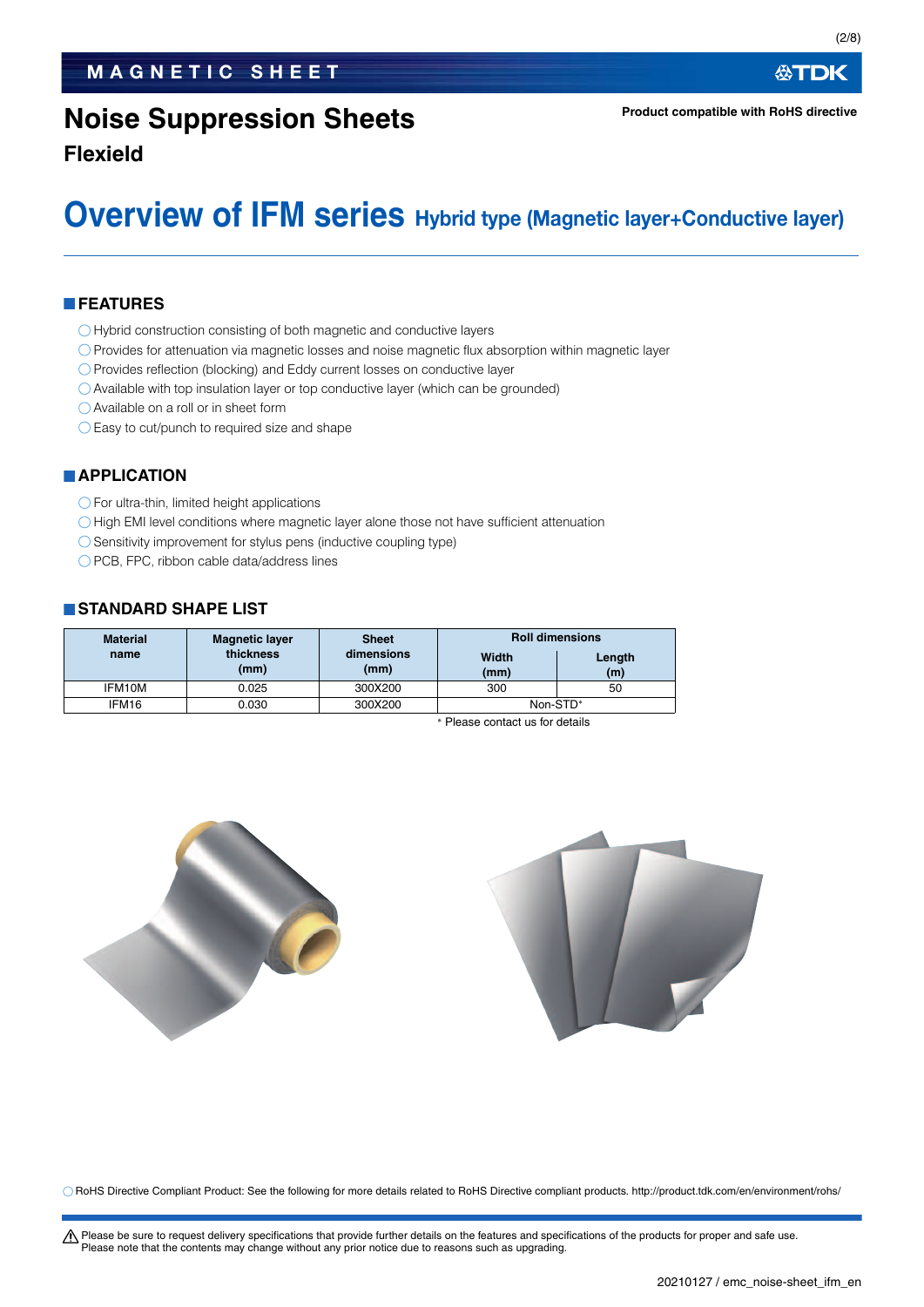## **IFM series Hybrid type (Magnetic layer+Conductive layer)**

### **PART NUMBER CONSTRUCTION**

**IFM10M**

**SHEET TYPE** 







#### **STANDARD PART NUMBER LIST**

| Material<br>name | <b>Dimensions</b> |                   | <b>Magnetic layer</b> | <b>Total</b>          | <b>Part number</b>  |  |
|------------------|-------------------|-------------------|-----------------------|-----------------------|---------------------|--|
|                  | Width             | Length            | thickness<br>(mm)     | thickness<br>(mm)typ. |                     |  |
| IFM10M           | 200 <sub>mm</sub> | 300 <sub>mm</sub> | 0.025                 | 0.049                 | IFM10M-025BB300X200 |  |
|                  | 300mm             | 50m               |                       |                       | IFM10M-025BB50RX300 |  |

Please be sure to request delivery specifications that provide further details on the features and specifications of the products for proper and safe use.<br>Please note that the contents may change without any prior notice d

**公TDK**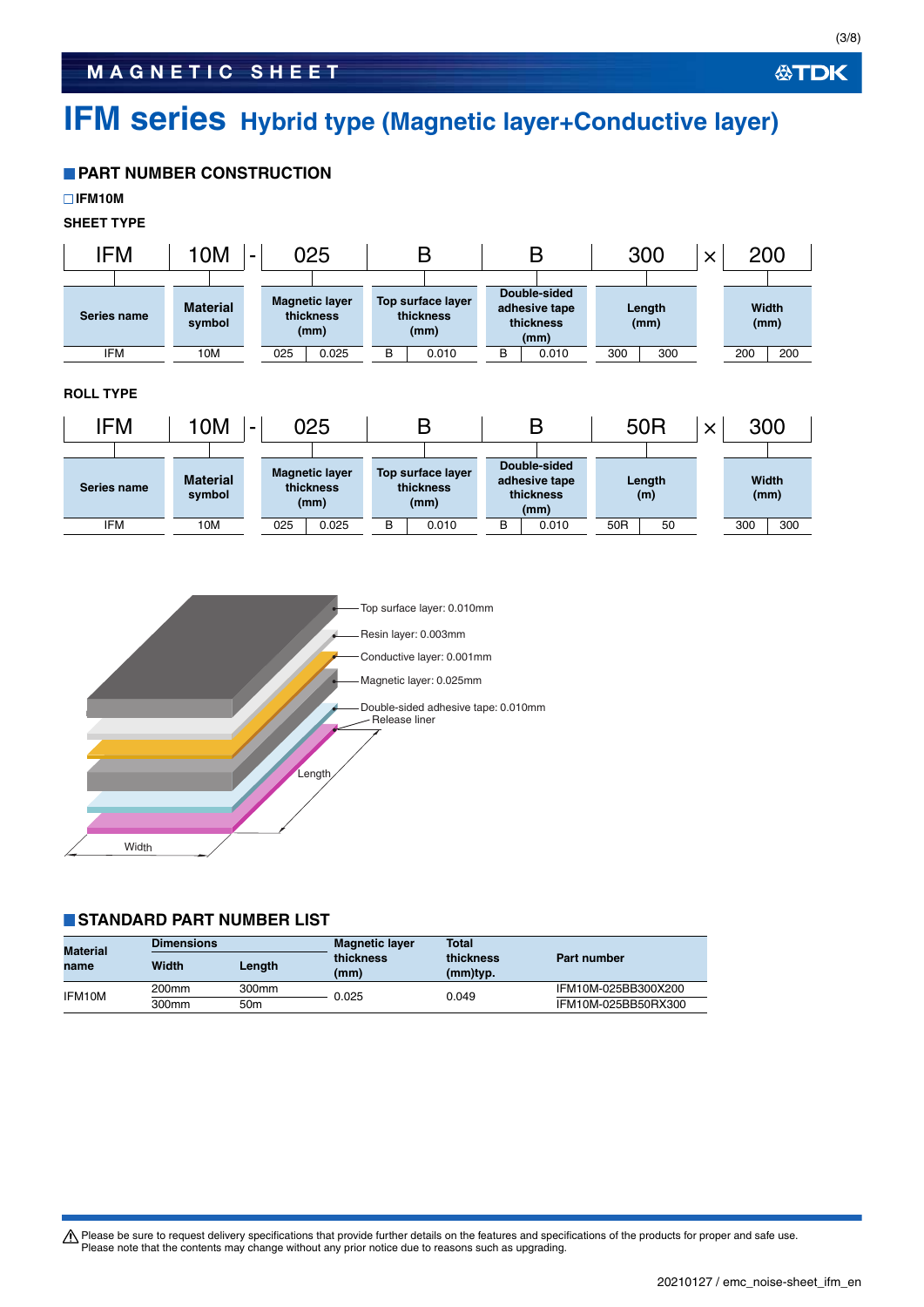## **IFM series Hybrid type (Magnetic layer+Conductive layer)**

#### **PART NUMBER CONSTRUCTION**



#### **Top surface insulating type: IFM16-030EB300x200 Top surface conductive type: IFM16-030GB300x200**



#### **STANDARD PART NUMBER LIST**

| <b>Material</b><br>name | <b>Sheet</b><br>dimensions<br>(mm) | <b>Magnetic layer</b><br>thickness<br>(mm) | <b>Total</b><br>thickness<br>(mm)typ. | Part number        |  |  |
|-------------------------|------------------------------------|--------------------------------------------|---------------------------------------|--------------------|--|--|
| IFM <sub>16</sub>       | 300X200                            | 0.030                                      | 0.085                                 | IFM16-030EB300X200 |  |  |
|                         |                                    |                                            |                                       | IFM16-030GB300X200 |  |  |

Please be sure to request delivery specifications that provide further details on the features and specifications of the products for proper and safe use.<br>Please note that the contents may change without any prior notice d

**公TDK**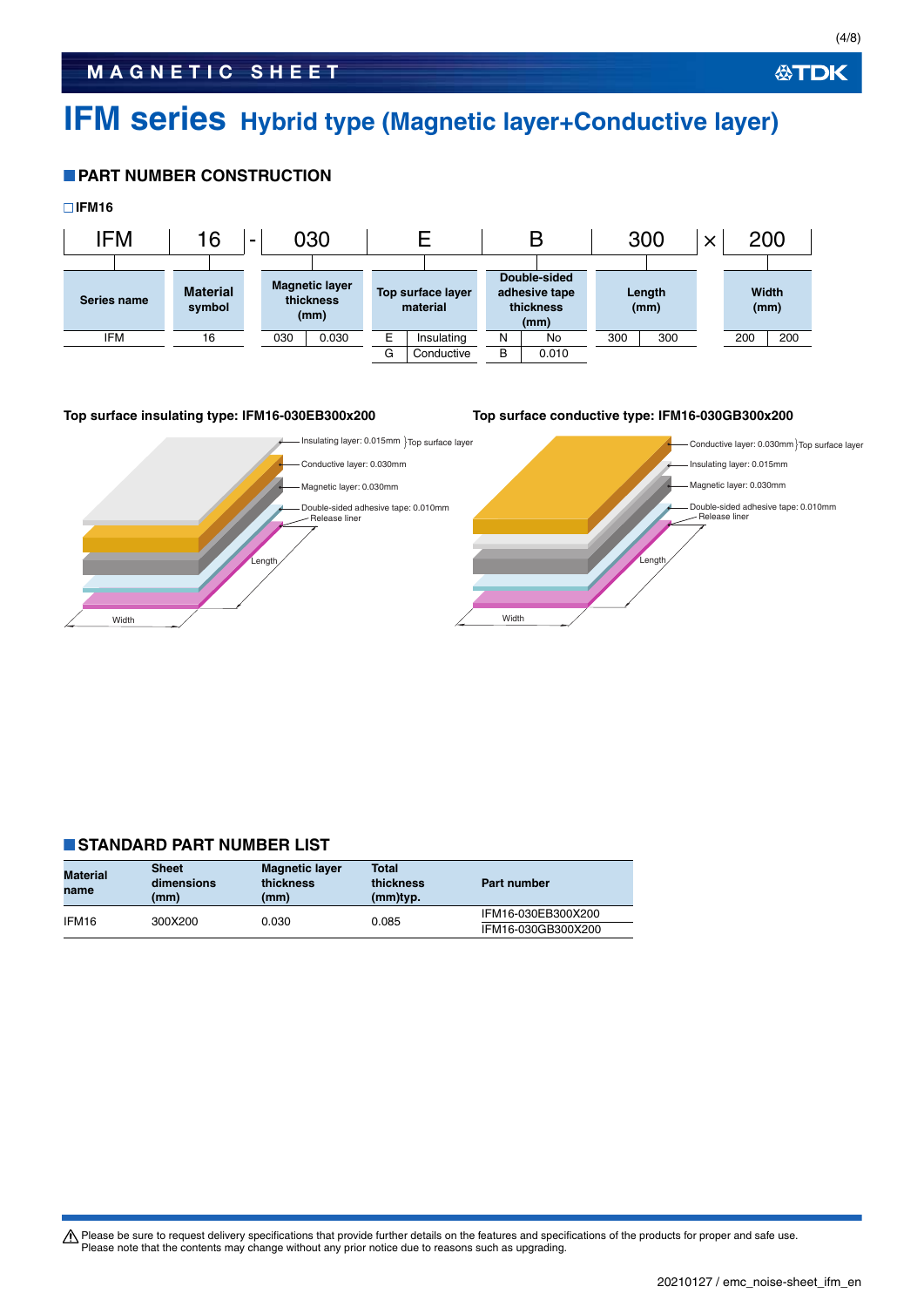## **IFM series Hybrid type (Magnetic layer+Conductive layer)**

#### **MATERIAL CHARACTERISTIC**

#### **MATERIAL CHARACTERISTIC SPECIFICATION TABLE**

| <b>Material</b> | Recommended<br>specification<br>frequency range | <b>Relative permeability</b> |  |                      | <b>Surface</b><br>resistivity | Thermal<br>conductivity    | <b>Saturated magnetic</b><br>flux density | Curie<br>temperature | <b>Relative</b><br><b>Permittivity</b> | Operating<br>temperature |                |
|-----------------|-------------------------------------------------|------------------------------|--|----------------------|-------------------------------|----------------------------|-------------------------------------------|----------------------|----------------------------------------|--------------------------|----------------|
| name            |                                                 | <b>Tat 1MHz1</b>             |  | <b>Tat 13.56MHz1</b> |                               |                            |                                           |                      |                                        |                          |                |
|                 |                                                 |                              |  |                      | ้น"                           | $(\Omega/\text{sq.})$ typ. | $(W/m \cdot K)$                           | (mT)                 | (°C)                                   | (at 1MHz)typ.            | $(^{\circ}C)$  |
| IFM10M          | 0.5MHz to 10GHz                                 | 120                          |  | 100                  | 30                            | 1M                         | .5                                        | 150 [H=1194A/m]      | >500                                   | 1600                     | $-40$ to $+85$ |
| IFM16           | 0.1 MHz to 10 GHz                               | 220                          |  | 140                  | 60                            | 10 <sub>k</sub>            | 1.5                                       | 230 [H=1194A/m]      | >500                                   | 1700                     | $-40$ to $+85$ |

#### **RELATIVE PERMEABILITY**



Please be sure to request delivery specifications that provide further details on the features and specifications of the products for proper and safe use.<br>Please note that the contents may change without any prior notice d

**公TDK**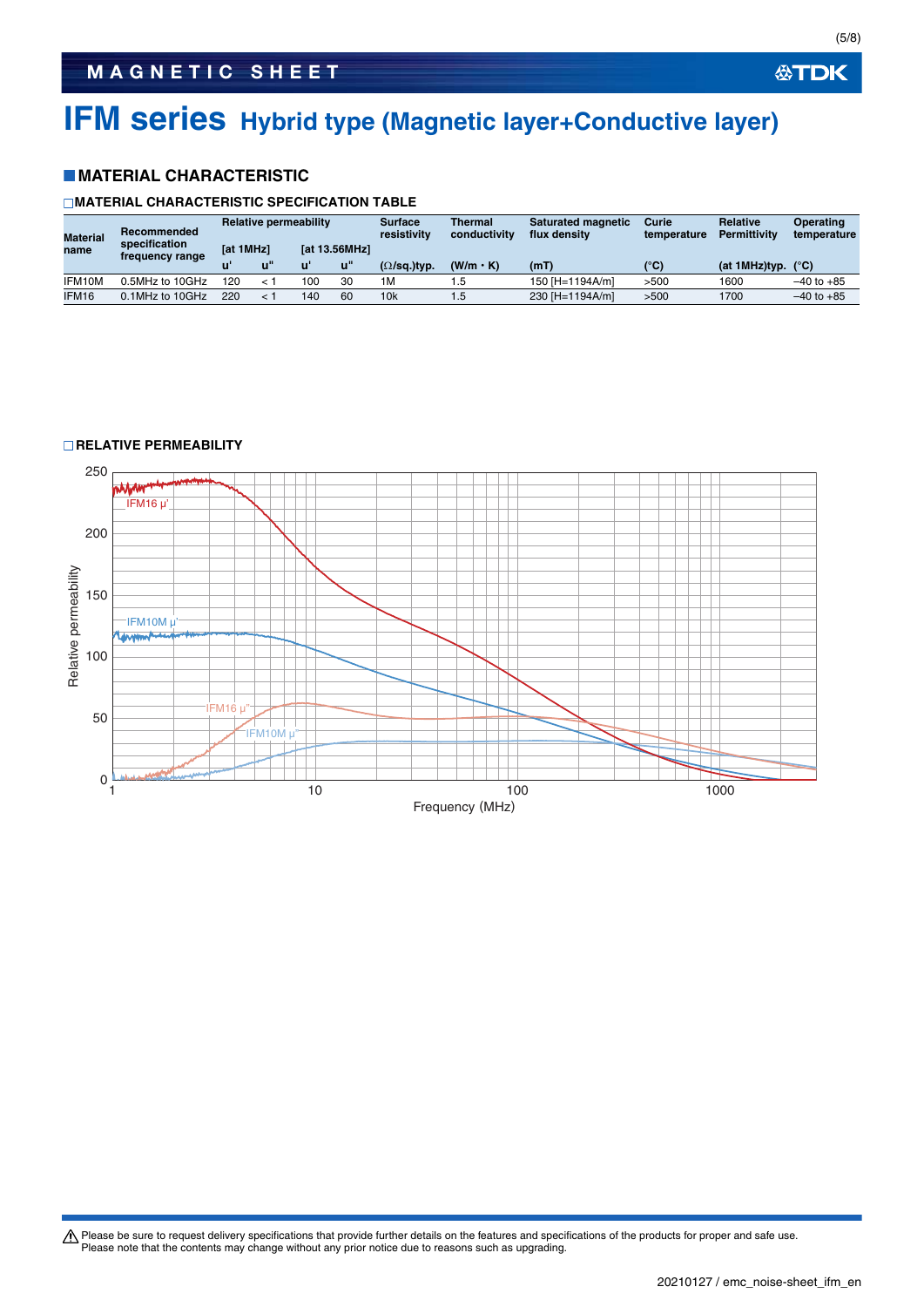## **IFM series Hybrid type (Magnetic layer+Conductive layer)**

#### **MATERIAL CHARACTERISTIC**

#### **SHIELDING EFFECTIVENESS (Up to 100MHz)**



#### **MEASUREMENT SETUP (Up to 100MHz)**



Please be sure to request delivery specifications that provide further details on the features and specifications of the products for proper and safe use.<br>Please note that the contents may change without any prior notice d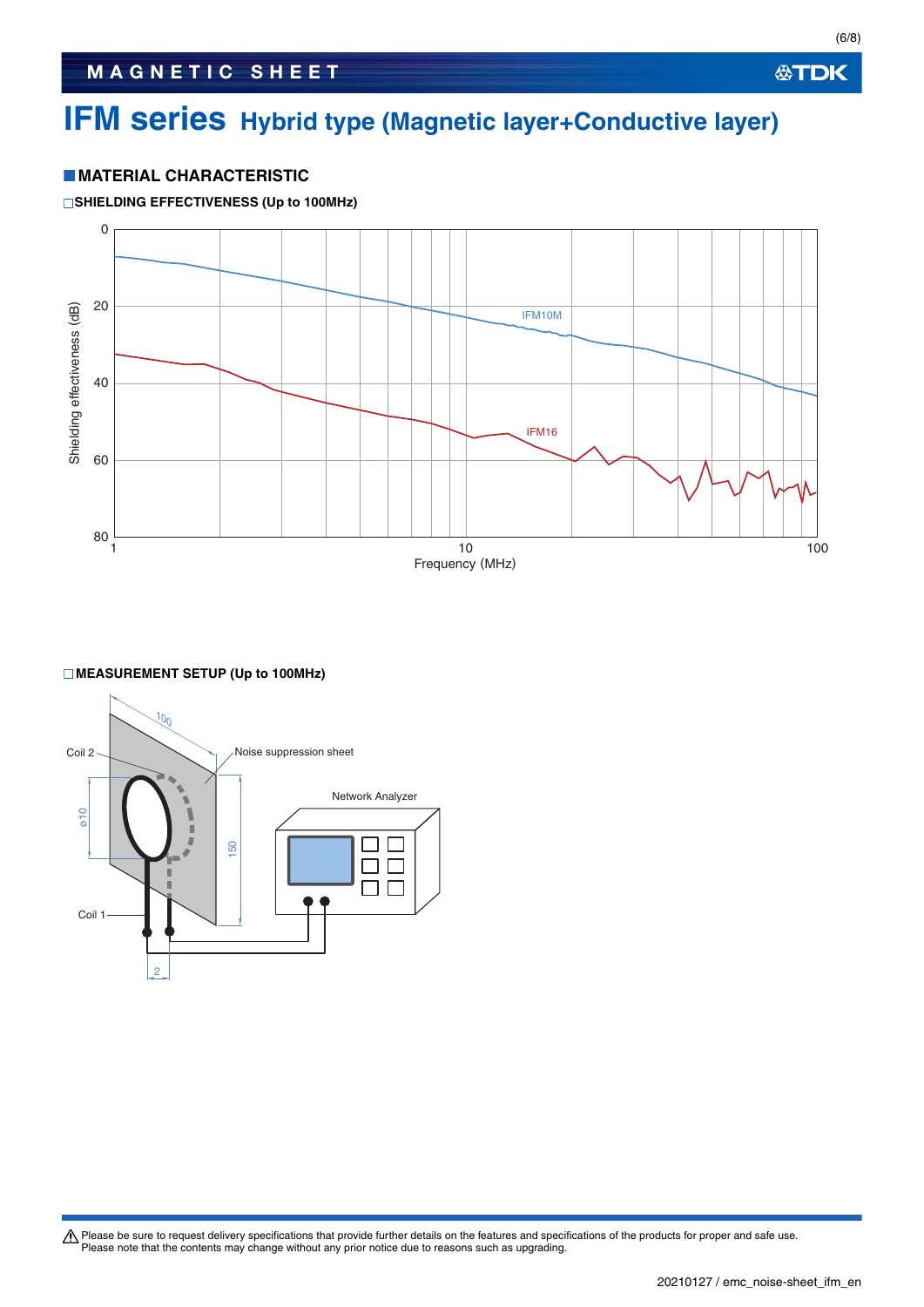## **IFM series Hybrid type (Magnetic layer+Conductive layer)**

#### **MATERIAL CHARACTERISTIC**

#### **SHIELDING EFFECTIVENESS (100MHz to 6GHz)**

Note that there is no continuity with data below 100MHz.

Gain is low due to the use of a small coil for high frequencies.



#### **MEASUREMENT SETUP (100MHz to 6GHz)**



Please be sure to request delivery specifications that provide further details on the features and specifications of the products for proper and safe use.<br>Please note that the contents may change without any prior notice d

(7/8)